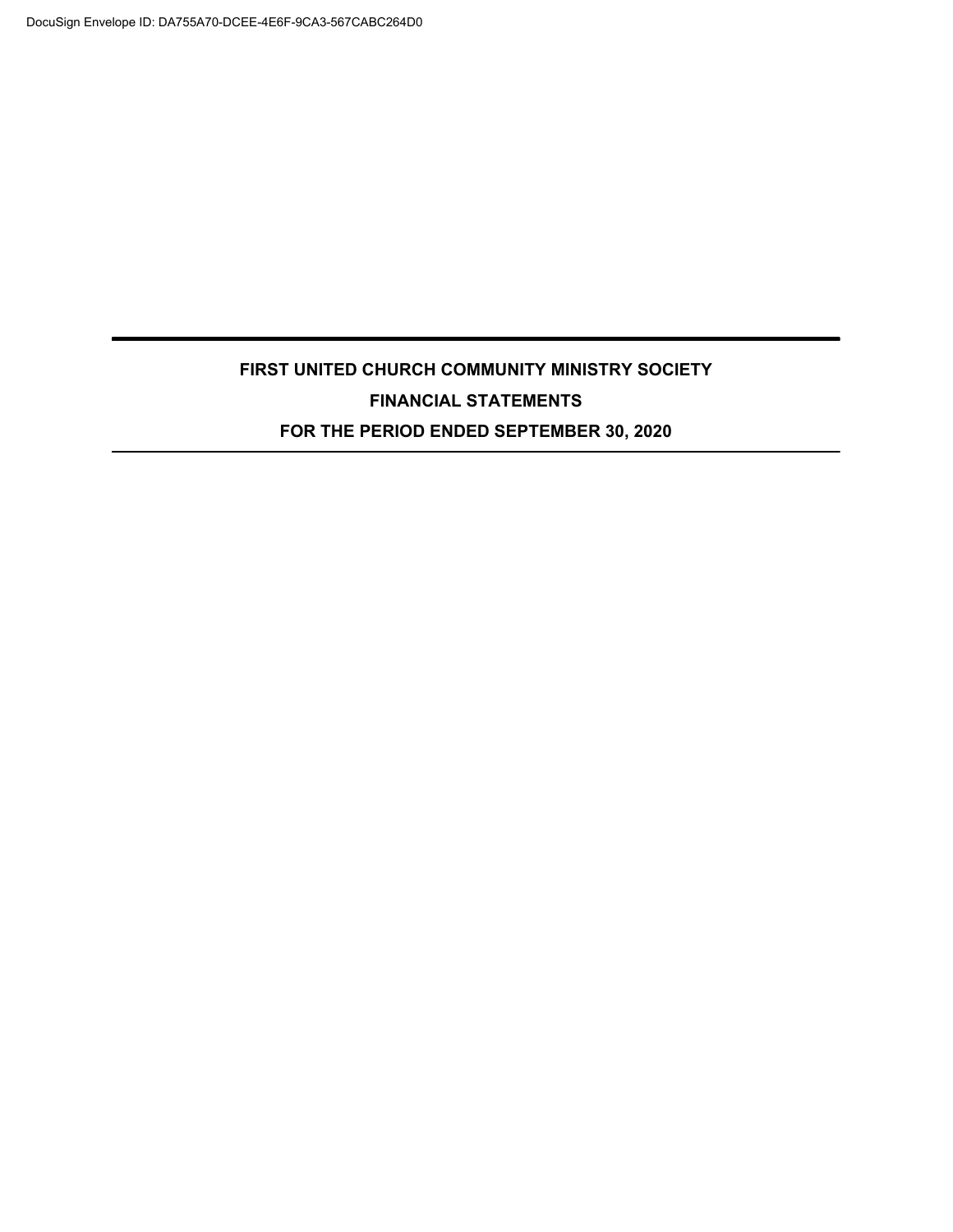

17th floor, 1030 West Georgia St., Vancouver, BC, Canada V6E 2Y3 Tel: 604. 714. 3600 Fax: 604. 714. 3669 Web: manningelliott.com

## **INDEPENDENT AUDITORS' REPORT**

To the Members of First United Church Community Ministry Society

#### *Report on the Financial Statements*

#### *Qualified Opinion*

We have audited the financial statements of First United Church Community Ministry Society (the "Society"), which comprise the statement of financial position as at September 30, 2020, and the statements of changes in net assets, operations and cash flows for the period then ended, and notes to the financial statements, including a summary of significant accounting policies.

In our opinion, except for the possible effects of the matter described in the *Basis for Qualified Opinion* section of our report, the accompanying financial statements present fairly, in all material respects, the financial position of the Society as at September 30, 2020, and the results of its operations and cash flows for the period then ended in accordance with Canadian accounting standards for not-for-profit organizations.

#### *Basis for Qualified Opinion*

In common with many charitable organizations, the Society derives revenue from donations, the completeness of which is not susceptible to satisfactory audit verification. Accordingly, our verification of donation revenue was limited to the amounts recorded in the records of the Society and we were unable to determine whether any adjustments might be necessary to donation revenue, deficiency of revenues over expenses, and cash flows from operations for the period ended September 30, 2020 and year ended December 31, 2019, total assets as at September 30, 2020 and December 31, 2019, and net assets at both the beginning and end of September 30, 2020 and December 31, 2019. Our audit opinion on the financial statements for the year ended December 31, 2019 also contained a qualification because of this matter.

We conducted our audit in accordance with Canadian generally accepted auditing standards. Our responsibilities under those standards are further described in the *Auditors' Responsibilities for the Audit of the Financial Statements* section of our report. We are independent of the Society in accordance with ethical requirements that are relevant to our audit of the financial statements in Canada, and we have fulfilled our other ethical responsibilities in accordance with these requirements. We believe that the audit evidence we have obtained is sufficient and appropriate to provide a basis for our qualified audit opinion.

#### *Responsibilities of Management and Those Charged with Governance for the Financial Statements*

Management is responsible for the preparation and fair presentation of the financial statements in accordance with Canadian accounting standards for not-for-profit organizations, and for such internal control as management determines is necessary to enable the preparation of financial statements that are free from material misstatement, whether due to fraud or error.

In preparing the financial statements, management is responsible for assessing the Society's ability to continue as a going concern, disclosing, as applicable, matters related to going concern and using the going concern basis of accounting unless management either intends to liquidate the Society or to cease operations, or has no realistic alternative but to do so.

Those charged with governance are responsible for overseeing the Society's financial reporting process.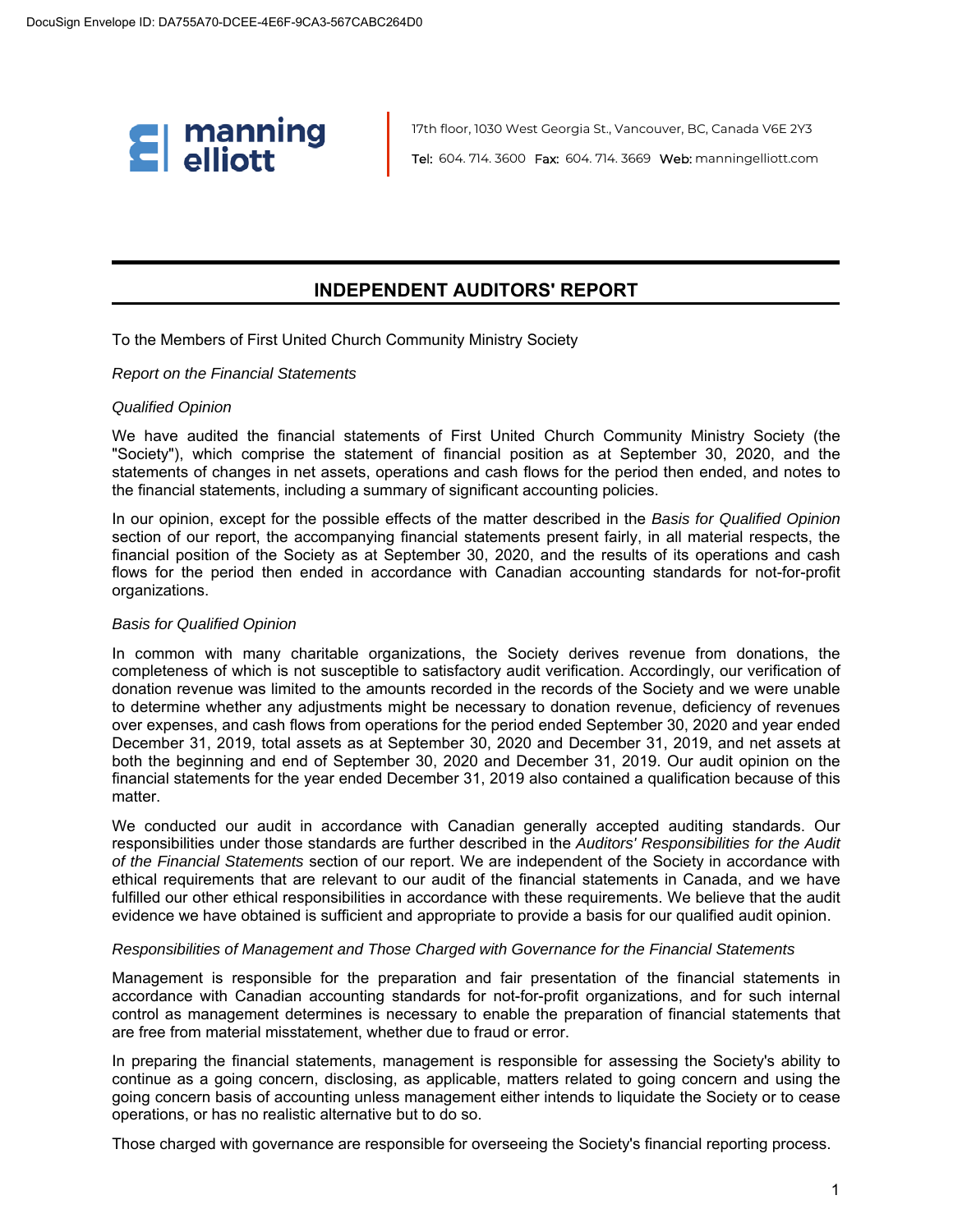

17th floor, 1030 West Georgia St., Vancouver, BC, Canada V6E 2Y3 Tel: 604. 714. 3600 Fax: 604. 714. 3669 Web: manningelliott.com

### **INDEPENDENT AUDITORS' REPORT**

### *Auditors' Responsibilities for the Audit of the Financial Statements*

Our objectives are to obtain reasonable assurance about whether the financial statements as a whole are free from material misstatement, whether due to fraud or error, and to issue an auditors' report that includes our opinion. Reasonable assurance is a high level of assurance, but is not a guarantee that an audit conducted in accordance with Canadian generally accepted auditing standards will always detect a material misstatement when it exists. Misstatements can arise from fraud or error and are considered material if, individually or in the aggregate, they could reasonably be expected to influence the economic decisions of users taken on the basis of these financial statements.

As part of an audit in accordance with Canadian generally accepted auditing standards, we exercise professional judgment and maintain professional skepticism throughout the audit. We also:

- Identify and assess the risks of material misstatement of the financial statements, whether due to fraud or error, design and perform audit procedures responsive to those risks, and obtain audit evidence that is sufficient and appropriate to provide a basis for our opinion. The risk of not detecting a material misstatement resulting from fraud is higher than for one resulting from error, as fraud may involve collusion, forgery, intentional omissions, misrepresentations, or the override of internal control.
- Obtain an understanding of internal control relevant to the audit in order to design audit procedures that are appropriate in the circumstances, but not for the purpose of expressing an opinion on the effectiveness of the Society's internal control.
- Evaluate the appropriateness of accounting policies used and the reasonableness of accounting estimates and related disclosures made by management.
- Conclude on the appropriateness of management's use of the going concern basis of accounting and, based on the audit evidence obtained, whether a material uncertainty exists related to events or conditions that may cast significant doubt on the Society's ability to continue as a going concern. If we conclude that a material uncertainty exists, we are required to draw attention in our auditors' report to the related disclosures in the financial statements or, if such disclosures are inadequate, to modify our opinion. Our conclusions are based on the audit evidence obtained up to the date of our auditors' report. However, future events or conditions may cause the Society to cease to continue as a going concern.
- Evaluate the overall presentation, structure and content of the financial statements, including the disclosures, and whether the financial statements represent the underlying transactions and events in a manner that achieves fair presentation.

We communicate with those charged with governance regarding, among other matters, the planned scope and timing of the audit and significant audit findings, including any significant deficiencies in internal control that we identify during our audit.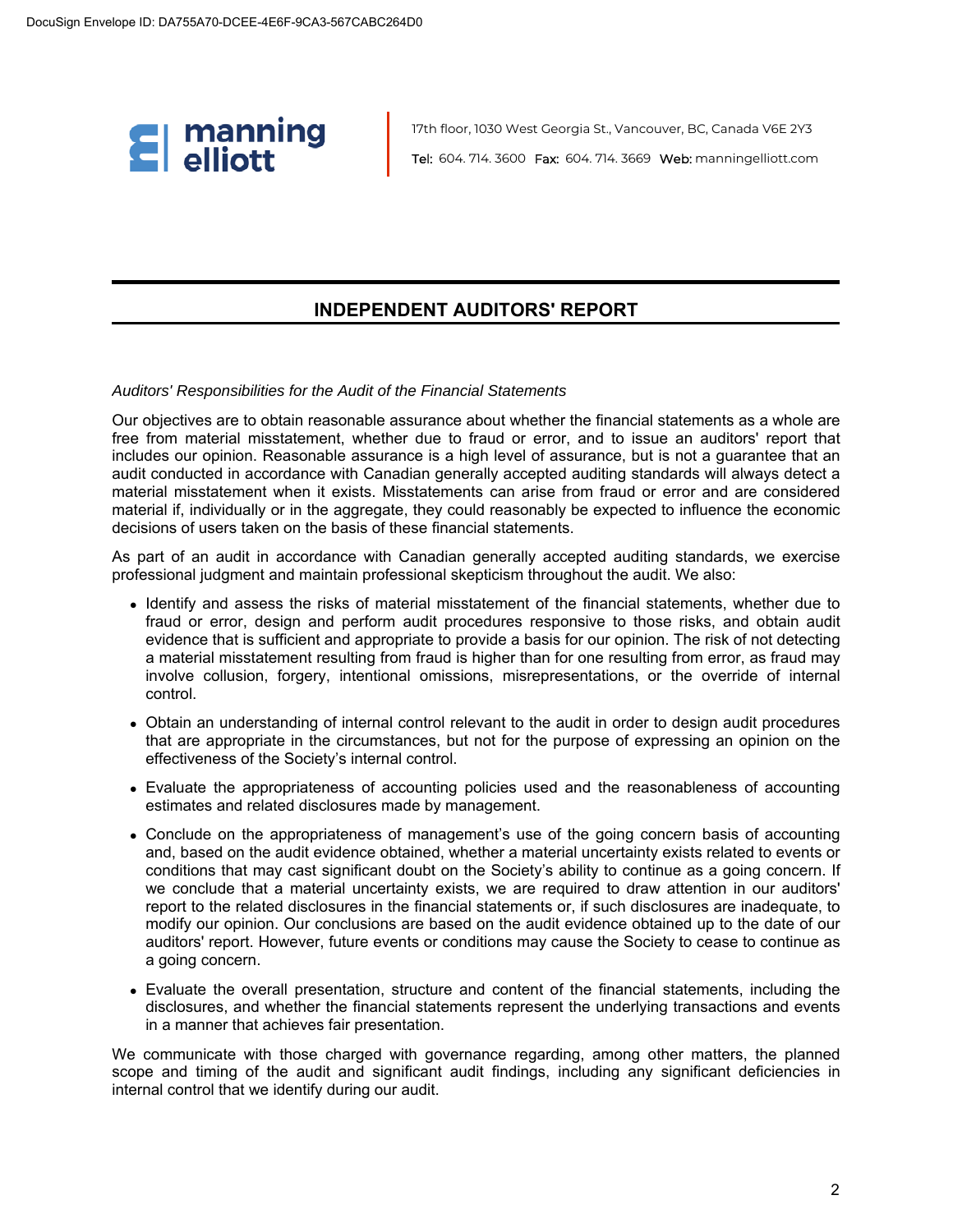

17th floor, 1030 West Georgia St., Vancouver, BC, Canada V6E 2Y3 Tel: 604. 714. 3600 Fax: 604. 714. 3669 Web: manningelliott.com

### **INDEPENDENT AUDITORS' REPORT**

*Report on Other Legal and Regulatory Requirements*

As required by the Societies Act of British Columbia, we report that, in our opinion, the accounting policies applied in preparing and presenting the financial statements in accordance with Canadian accounting standards for not-for-profit organizations have been applied on a consistent basis with that of the preceding year.

Manning Elliott LLP

Chartered Professional Accountants Vancouver, British Columbia March 4, 2021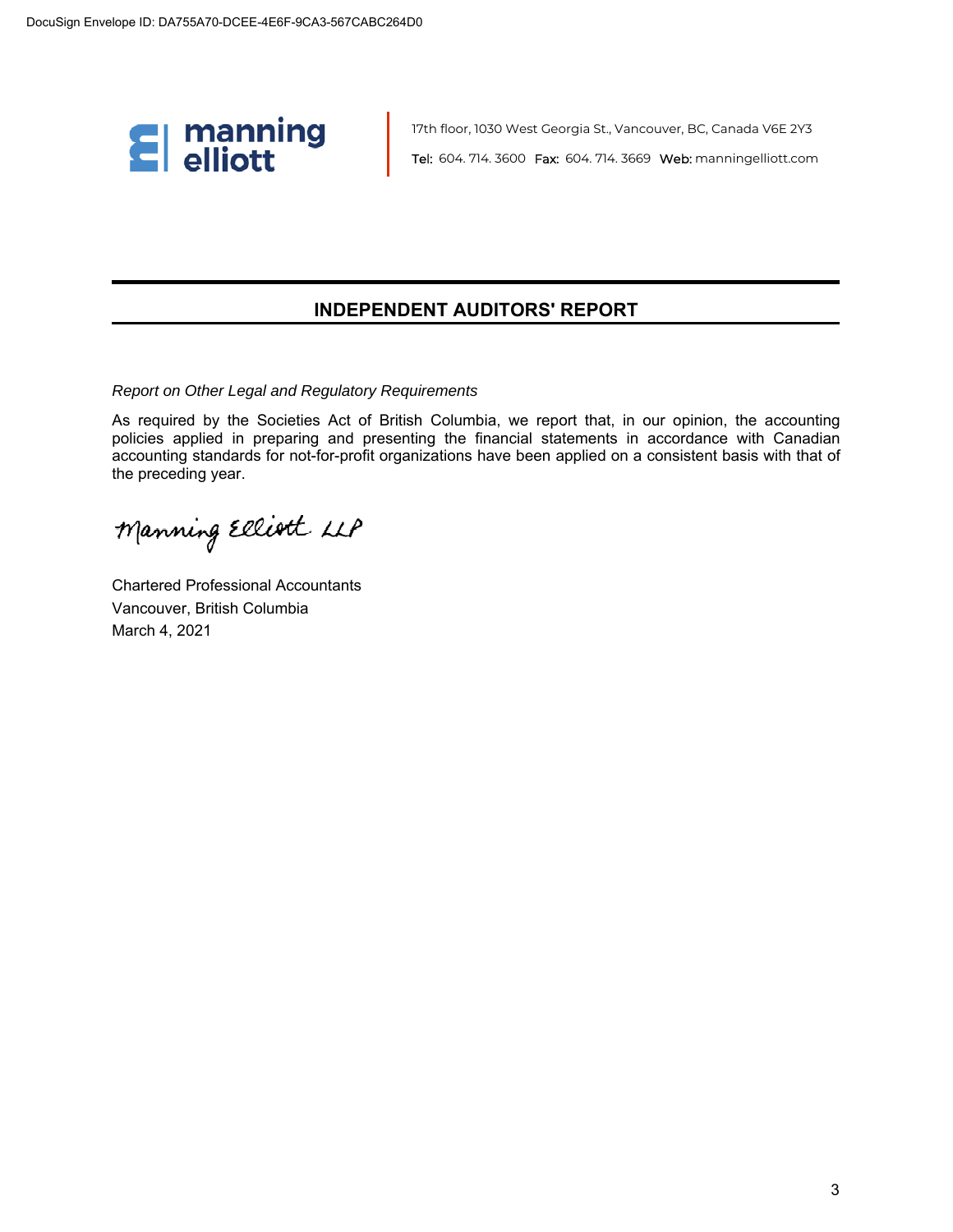### **FIRST UNITED CHURCH COMMUNITY MINISTRY SOCIETY STATEMENT OF FINANCIAL POSITION AS AT SEPTEMBER 30, 2020**

|                                                                                                                                                 | September 30<br>2020 |                                                                | December 31<br>2019                                             |
|-------------------------------------------------------------------------------------------------------------------------------------------------|----------------------|----------------------------------------------------------------|-----------------------------------------------------------------|
| <b>ASSETS</b><br><b>CURRENT</b>                                                                                                                 |                      |                                                                |                                                                 |
| Cash<br>Term deposit<br>Short-term investments (Note 3)<br>Accounts receivable<br>Inventory<br>Prepaid expenses                                 | \$                   | 1,250,855<br>50,000<br>1,008,635<br>153,694<br>2,416<br>18,747 | \$<br>538,419<br>50,000<br>977,407<br>12,495<br>2,416<br>12,166 |
| Due from related party (Note 4)                                                                                                                 |                      | 86,430                                                         | 37,086                                                          |
|                                                                                                                                                 |                      | 2,570,777                                                      | 1,629,989                                                       |
| CAPITAL ASSETS (Note 5)                                                                                                                         |                      | 8,894,787                                                      | 361,518                                                         |
| DEVELOPMENT COSTS (Note 6)                                                                                                                      |                      | 609,540                                                        | 99,951                                                          |
|                                                                                                                                                 |                      | \$12,075,104                                                   | \$<br>2,091,458                                                 |
| <b>LIABILITIES</b><br><b>CURRENT</b><br>Accounts payable and accrued liabilities<br>Government remittances payable<br>Deferred revenue (Note 7) | \$                   | 511,145<br>45,535<br>298,359                                   | \$<br>267,379<br>68,850<br>289,261                              |
| DEFERRED CONTRIBUTIONS RELATED TO CAPITAL<br>ASSETS (Note 8)                                                                                    |                      | 855,039<br>595,919                                             | 625,490<br>257,790                                              |
| ADMINISTERED FUNDS (Note 9)                                                                                                                     |                      | 80,645                                                         | 80,113                                                          |
| DEFERRED CONTRIBUTIONS RELATED TO DEVELOPMENT<br>COSTS (Note 6)                                                                                 |                      | 1,312,931                                                      | 87,231                                                          |
|                                                                                                                                                 |                      | 2,844,534                                                      | 1,050,624                                                       |
| <b>NET ASSETS</b><br>INTERNALLY RESTRICTED (Note 11)<br><b>INVESTED IN CAPITAL ASSETS</b><br><b>UNRESTRICTED</b>                                |                      | 986,756<br>8,298,868<br>(55,054)                               | 850,000<br>103,728<br>87,106                                    |
|                                                                                                                                                 |                      | 9,230,570                                                      | 1,040,834                                                       |
|                                                                                                                                                 |                      | \$12,075,104                                                   | \$<br>2,091,458                                                 |

COMMITMENTS *(Note 12)* COVID-19 RISK *(Note 16)*

## **ON BEHALF OF THE BOARD**

DocuSigned by: Heatluer Clarke Director Library Director Library M. Cluristic Director Director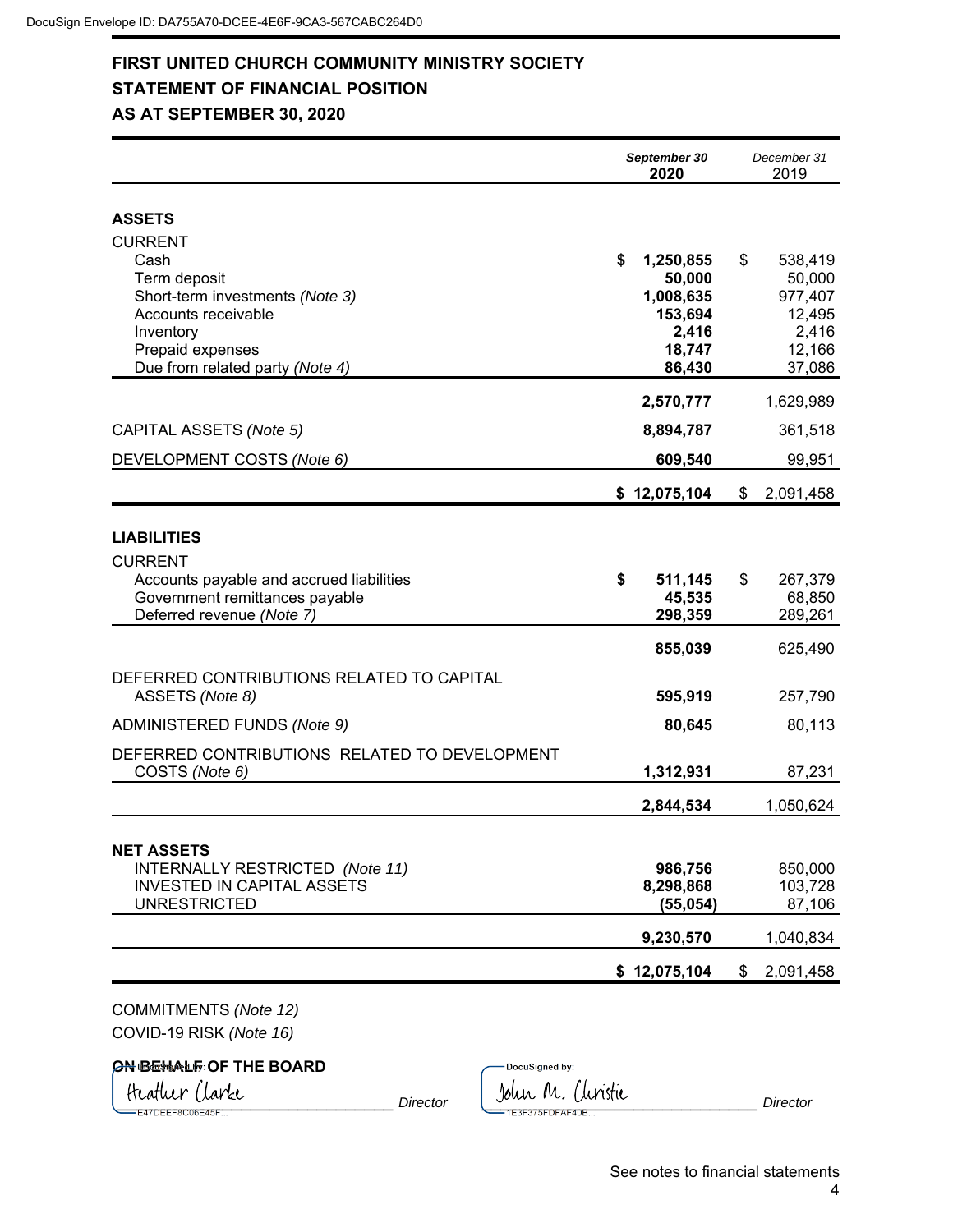## **FIRST UNITED CHURCH COMMUNITY MINISTRY SOCIETY STATEMENT OF CHANGES IN NET ASSETS FOR THE PERIOD ENDED SEPTEMBER 30, 2020**

|                                                             | Internally<br>restricted<br>Note 11) |    | Invested in<br>capital assets |    | Unrestricted  | September 30<br>2020<br>9 months |    | December 31<br>2019<br>12 months |
|-------------------------------------------------------------|--------------------------------------|----|-------------------------------|----|---------------|----------------------------------|----|----------------------------------|
| <b>NET ASSETS -</b><br><b>BEGINNING OF</b><br><b>PERIOD</b> | \$<br>850,000                        | \$ | 103,728                       | \$ | 87,106<br>S.  | 1,040,834                        | S. | 1,089,227                        |
| Deficiency of revenues<br>over expenses for the<br>year     |                                      |    |                               |    | (34, 464)     | (34, 464)                        |    | (48, 393)                        |
| Purchase of capital<br>assets<br>Amortization of capital    |                                      |    | 4,002                         |    | (4,002)       |                                  |    |                                  |
| assets<br>Amortization of deferred                          |                                      |    | (119, 333)                    |    | 119,333       |                                  |    |                                  |
| contributions related to<br>capital assets<br>Donated land  |                                      |    | 86,271                        |    | (86, 271)     |                                  |    |                                  |
| (Note 5)<br>Interfund transfers                             | 136,756                              |    | 8,224,200                     |    | (136,756)     | 8,224,200                        |    |                                  |
| NET ASSETS - END OF<br><b>PERIOD</b>                        | \$<br>986,756                        | S. | 8,298,868                     | S  | $(55,054)$ \$ | 9,230,570                        | S  | 1,040,834                        |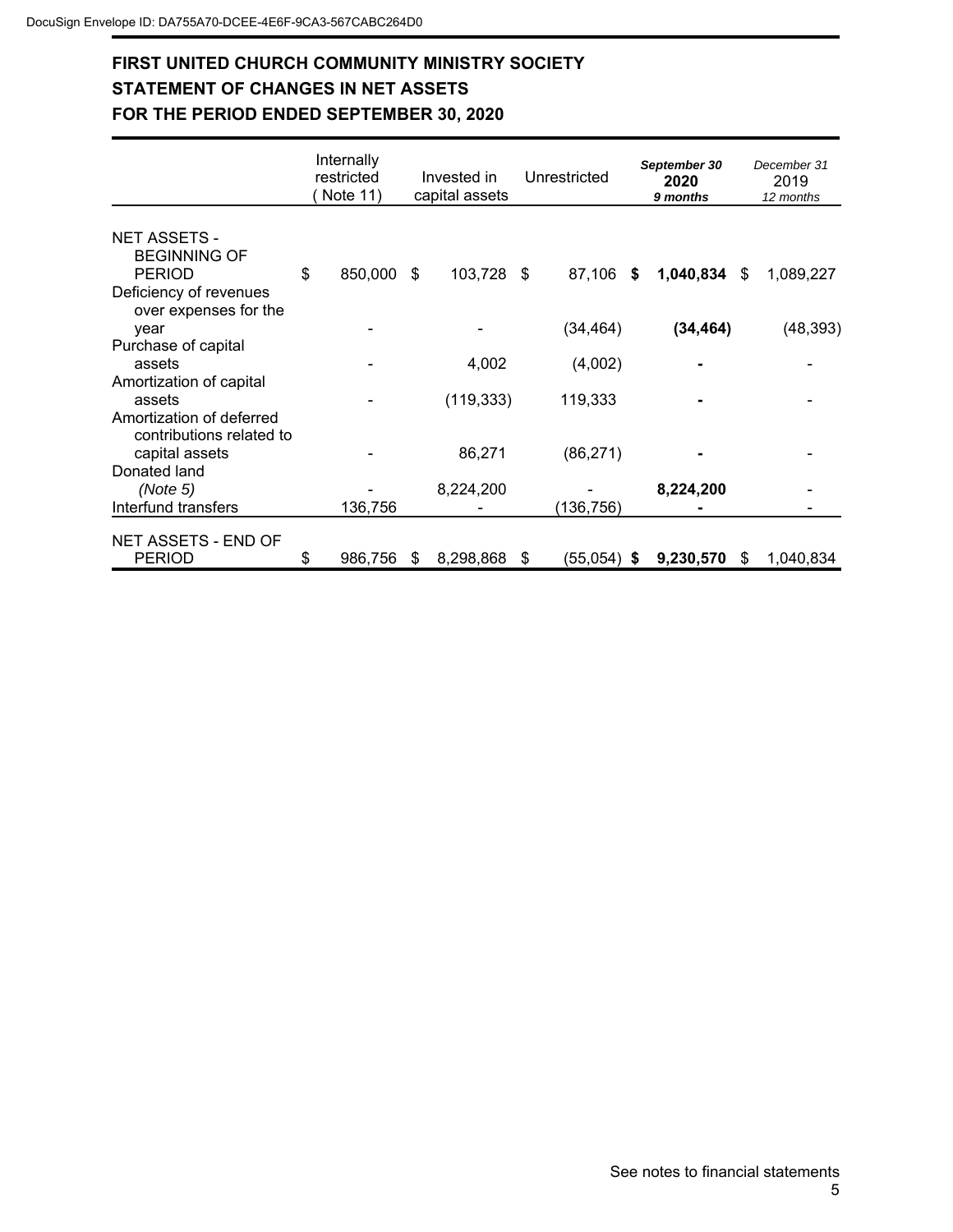## **FIRST UNITED CHURCH COMMUNITY MINISTRY SOCIETY STATEMENT OF OPERATIONS FOR THE PERIOD ENDED SEPTEMBER 30, 2020**

|                                                                                                                                                                                                                                                                                                                                         | September 30<br>2020<br>9 months                                                                                                                | December 31<br>2019<br>12 months                                                                                                                 |
|-----------------------------------------------------------------------------------------------------------------------------------------------------------------------------------------------------------------------------------------------------------------------------------------------------------------------------------------|-------------------------------------------------------------------------------------------------------------------------------------------------|--------------------------------------------------------------------------------------------------------------------------------------------------|
| <b>REVENUES</b><br>BC Housing Management Commission (Schedule)<br>Grants and government funding<br>Donations (Note 10)<br>Amortization of deferred contributions related to capital<br>assets (Note 8)<br>Property management services (Note 4)<br>Sundry income<br>Special projects<br>Bequest funds received<br>Sponsorships and fees | \$<br>1,340,636<br>799,537<br>557,513<br>86,271<br>82,500<br>25,000<br>11,712<br>10,000<br>9,600                                                | \$<br>1,814,133<br>1,138,225<br>675,107<br>115,028<br>110,000<br>100<br>13,065<br>63,253<br>85,209                                               |
|                                                                                                                                                                                                                                                                                                                                         | 2,922,769                                                                                                                                       | 4,014,120                                                                                                                                        |
| <b>EXPENSES</b><br>Salaries and benefits<br>Office<br>General and program<br>Amortization of capital assets<br>Repairs and maintenance - buildings<br>Professional fees<br><b>Utilities</b><br>Telephone<br>Legal fees<br>Resource development<br>Special projects<br>Repairs and maintenance - equipment<br>Insurance                  | 2,261,690<br>155,024<br>154,327<br>119,333<br>91,403<br>74,984<br>46,158<br>16,652<br>13,913<br>12,905<br>10,967<br>4,828<br>3,090<br>2,965,274 | 3,260,310<br>228,960<br>221,503<br>159,744<br>135,549<br>52,922<br>52,777<br>22,940<br>35,691<br>55,547<br>13,061<br>3,457<br>3,784<br>4,246,245 |
| DEFICIENCY OF REVENUES OVER EXPENSES FROM<br><b>OPERATIONS</b>                                                                                                                                                                                                                                                                          | (42, 505)                                                                                                                                       | (232,125)                                                                                                                                        |
| OTHER INCOME (EXPENSES)<br>Gain on sale of investments<br>Investment income<br>Investment management fees<br>Unrealized (loss) gain on investments                                                                                                                                                                                      | 290,225<br>9,083<br>(7, 548)<br>(283, 719)<br>8,041                                                                                             | 85,832<br>18,943<br>(11, 141)<br>90,098<br>183,732                                                                                               |
| DEFICIENCY OF REVENUES OVER EXPENSES                                                                                                                                                                                                                                                                                                    | \$<br>(34, 464)                                                                                                                                 | \$<br>(48, 393)                                                                                                                                  |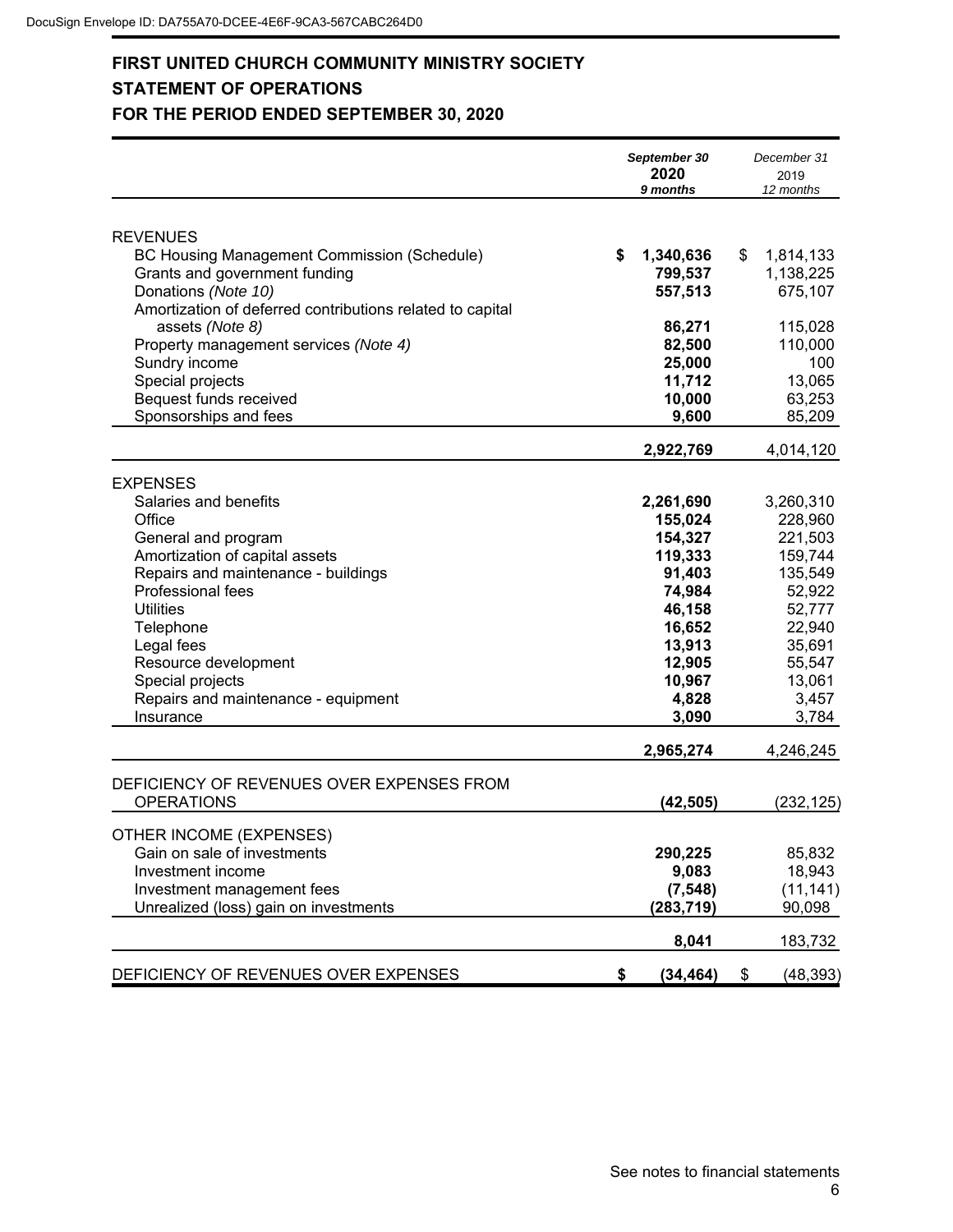## **FIRST UNITED CHURCH COMMUNITY MINISTRY SOCIETY STATEMENT OF CASH FLOWS FOR THE PERIOD ENDED SEPTEMBER 30, 2020**

|                                                                   | September 30<br>2020<br>9 months | December 31<br>2019<br>12 months |
|-------------------------------------------------------------------|----------------------------------|----------------------------------|
| OPERATING ACTIVITIES                                              |                                  |                                  |
| Deficiency of revenues over expenses                              | \$<br>(34, 464)                  | \$<br>(48, 393)                  |
| Items not affecting cash:                                         |                                  |                                  |
| Amortization of capital assets                                    | 119,333                          | 159,744                          |
| Amortization of deferred contributions related to capital assets  | (86, 271)                        | (115,028)                        |
| Gain on sale of investments                                       | (290, 255)                       | (85, 832)                        |
| Unrealized loss (gain) on investments                             | 283,719                          | (90, 098)                        |
|                                                                   | (7,938)                          | (179, 607)                       |
| Changes in non-cash working capital:                              |                                  |                                  |
| Accounts receivable                                               | (141, 199)                       | 85,169                           |
| Inventory                                                         |                                  | (616)                            |
| Prepaid expenses                                                  | (6, 581)                         | (1,049)                          |
| Due from related party                                            | (49, 344)                        | 39,685                           |
| Accounts payable and accrued liabilities                          | 243,766                          | (155, 332)                       |
| Government remittances payable<br>Deferred revenue                | (23, 315)<br>9,098               | (5,826)<br>87,813                |
|                                                                   |                                  |                                  |
|                                                                   | 32,425                           | 49,844                           |
|                                                                   | 24,487                           | (129, 763)                       |
| <b>INVESTING ACTIVITIES</b>                                       |                                  |                                  |
| Purchase of capital assets                                        | (4,002)                          | (96, 546)                        |
| Increase in administered funds                                    | 532                              | 10,005                           |
| Purchase of investments                                           | (1, 136, 326)                    | (226, 891)                       |
| Proceeds from sale of investments                                 | 1,111,634                        | 556,084                          |
|                                                                   | (28, 162)                        | 242,652                          |
| <b>FINANCING ACTIVITIES</b>                                       |                                  |                                  |
| Deferred contributions related to capital assets funding received |                                  | 95,528                           |
| Deferred capital contributions funding received for development   |                                  |                                  |
| costs                                                             | 1,225,700                        | 87,231                           |
| Development costs incurred                                        | (509, 589)                       | (99, 951)                        |
|                                                                   | 716,111                          | 82,808                           |
| <b>INCREASE IN CASH FLOW</b>                                      | 712,436                          | 195,697                          |
|                                                                   |                                  |                                  |
| CASH - BEGINNING OF PERIOD                                        | 538,419                          | 342,722                          |
| CASH - END OF PERIOD                                              | \$<br>1,250,855                  | \$<br>538,419                    |
|                                                                   |                                  |                                  |
| NON-CASH INVESTING ACTIVITY (Note 5)                              | \$ (8,648,600)                   | \$                               |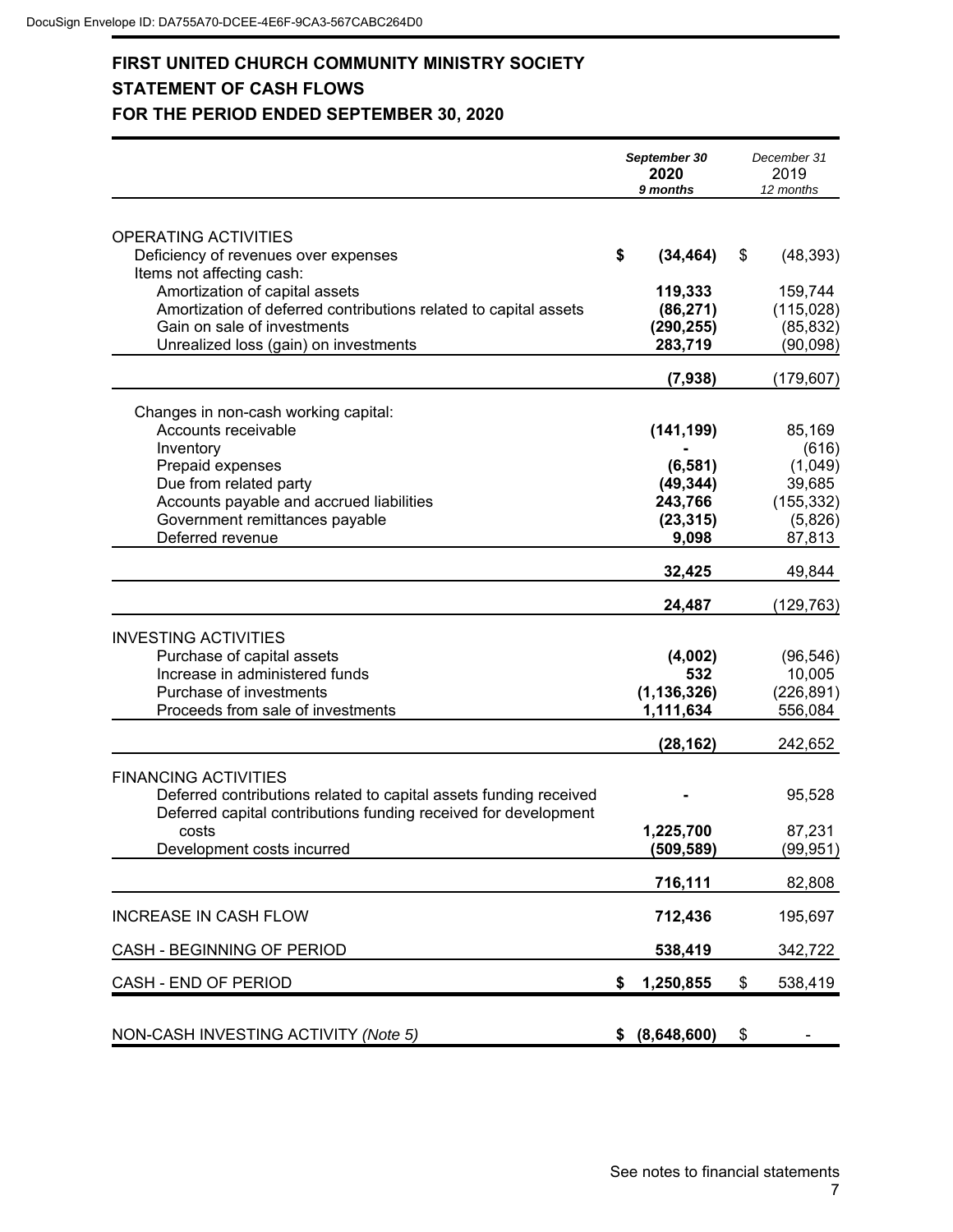### PURPOSE OF THE ORGANIZATION

The First United Church Community Ministry Society (the "Society") is incorporated under the British Columbia Societies Act. The Society's activities consists of work related to the ministry of social justice, hospitality and pastoral care in the Downtown Eastside of Vancouver.

The Society is a registered charity under the Income Tax Act (Canada) and as such is exempt from income taxes.

During the year the Society changed its fiscal year end from December 31 to September 30. Therefore the current period figures represent the nine month period ended September 30, 2020 and the comparative figures represent the twelve month year ended December 31, 2019.

### 1. SUMMARY OF SIGNIFICANT ACCOUNTING POLICIES

These financial statements have been prepared in accordance with Canadian accounting standards for not-for-profit organizations ("ASNPO") under Part III of the CPA Canada Handbook - Accounting. Financial statements prepared in accordance with ASNPO are also in accordance with Canadian generally accepted accounting principles ("GAAP").

These financial statements have, in management's opinion been prepared within reasonable limits of materiality using the significant accounting policies noted below:

(a) Cash

Cash includes cash on hand and balances held with banks.

(b) Financial instruments

#### i) Measurement

The Society's financial instruments consist of cash, term deposit, short-term investments, accounts receivable, due from related party and accounts payable. The Society initially measures all of its financial assets and liabilities at fair value. The Society subsequently measures all of its financial assets and liabilities at amortized cost, except for investments in instruments that are quoted in an active market, which are measured at fair value. Changes in fair value of financial instruments carried at fair value are recognized in the statement of operations.

ii) Impairment

Financial assets measured at amortized cost are tested for impairment when there are indicators of impairment. The amount of any write-down that is determined is recognized in the statement of operations. A previously recognized impairment loss may be reversed to the extent of any improvement, provided it is no greater than the amount that would have been reported at the date of reversal had the impairment not been recognized previously. The amount of the reversal is recognized in the statement of operations in the period in which it is determined.

#### iii) Transaction costs

The Society recognizes its transaction costs in the statement of operations in the period incurred.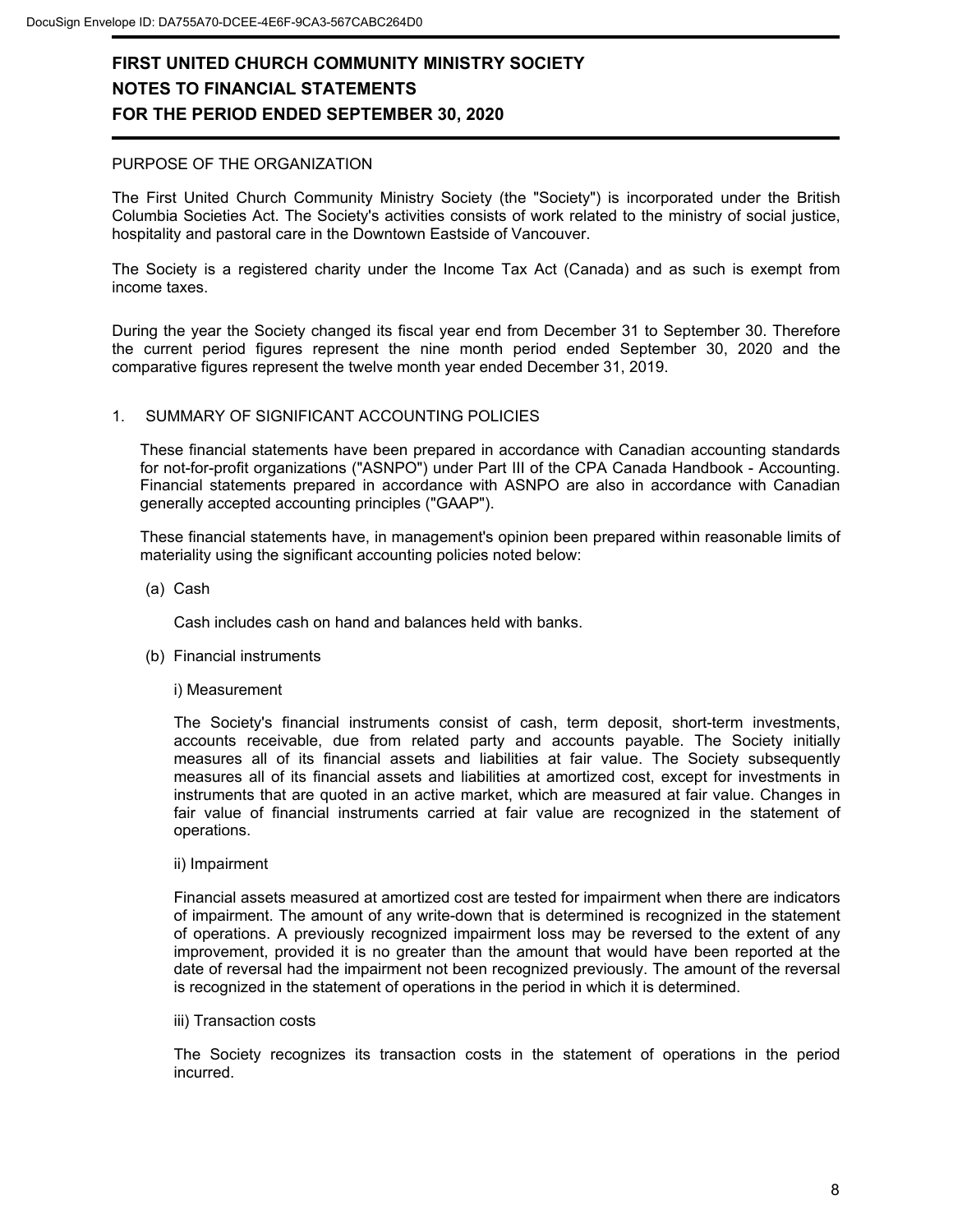### 1. SUMMARY OF SIGNIFICANT ACCOUNTING POLICIES *(continued)*

(c) Inventory

Inventories are measured at the lower of cost and net realizable value, with cost being determined using the weighted average cost method. Net realizable value is the estimated selling price in the ordinary course of business, less any applicable variable selling costs

(d) Use of estimates

The preparation of financial statements in conformity with Canadian accounting standards for not-for-profit organizations requires management to make estimates and assumptions about future events that affect the reported amounts of assets, liabilities, revenues and expenses as at the end of, or during, the reporting period. Management believes that the estimates used are reasonable and prudent, however, actual results could differ from those estimates. Significant areas requiring the use of management estimates relate to the determination of the useful lives of capital assets used for calculating amortization, measurement of development costs, deferred revenue and deferred contributions related to capital assets and the amounts recorded as accrued liabilities.

(e) Capital assets and development costs

Effective January 1, 2019, the Society adopted Section 4433 'Tangible capital assets held by not-for-profit organizations', as described in Part III of the CPA Canada Handbook, which replaces Section 4431 of the same name. The new section clarifies that not-for-profit organizations apply the requirements for componentization in Section 3061 'Property, Plant and Equipment', refines the guidance regarding the write-down of tangible capital assets and provides additional guidance on accounting for the cost of a contributed capital asset.

Adoption of the new section did not have any impact on the reported amounts of the Society's capital assets.

Capital assets are recorded at cost and amortized annually on the straight line basis as follows:

| Furniture and equipment      | 5 years |
|------------------------------|---------|
| <b>Building improvements</b> | 5 years |
| Computer equipment           | 5 vears |

The Society's policy is to record a write-down to a capital asset's fair value or replacement cost when conditions indicate that a capital asset is impaired. Such conditions include when the capital asset no longer contributes to the Society's ability to provide goods and services or when the value of future economic benefits or service potential associated with the capital asset is less than its net carrying amount. Write-downs are recognized as an expense in the statement of operations and are not reversed.

Adoption of this new policy did not have any impact on the reported amounts of the Society's capital assets.

The Society has started to incur development costs for the re-development of the building. No amortization will be recorded until the building is substantially put into use.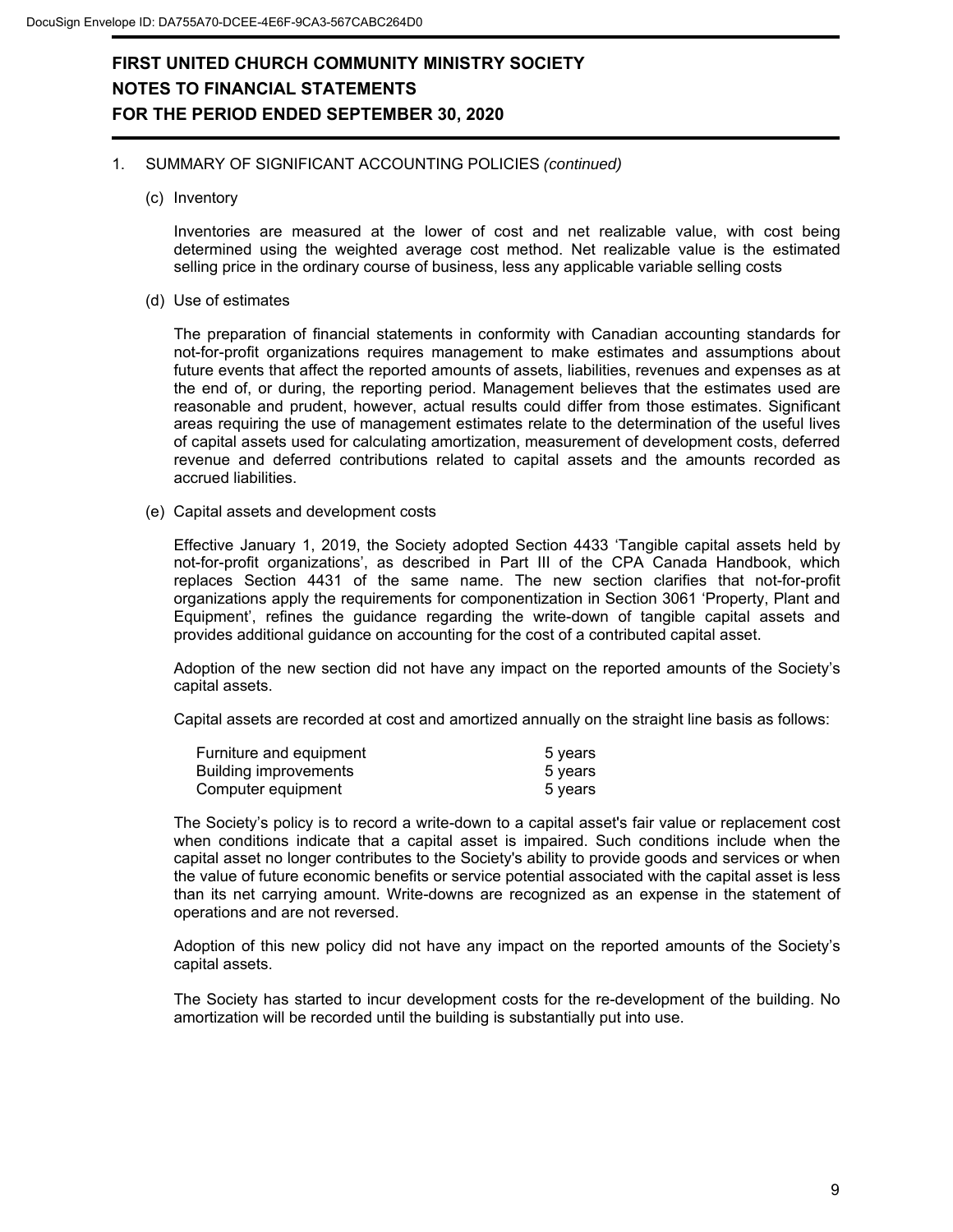### 1. SUMMARY OF SIGNIFICANT ACCOUNTING POLICIES *(continued)*

(f) Revenue recognition

The Society follows the deferral method of accounting for contributions. Restricted contributions are recognized as revenue in the year in which the related expenses are incurred. Unrestricted contributions are recognized as revenue when received or receivable if the amount to be received can be reasonably estimated and collection is reasonably assured.

Investment income, including realized and unrealized capital gains, is recognized in the period the investment income is earned.

Deferred revenue represents operating funding received in the current period that is designated for a subsequent period.

Deferred contributions related to capital assets represent contributions that are restricted for the purchase of capital assets. These contributions are amortized and recognized as revenue on the same basis as the amortization expense related to the acquired capital assets.

Deferred contributions related to development costs represent contributions that are restricted for the future re-development of the building. These contributions are recognized on the same basis as the related development costs and are not amortized at this time.

(g) Contributed services and materials

The Society benefits from contributed services in the form of volunteer time and contributed materials. Contributed services are not recognized in the financial statements. Contributed materials are recorded at their fair value only when a realizable value of the related benefit can be reasonably estimated and the materials are used in the normal course of operations and would otherwise have been purchased.

(h) Employee future benefits

Eligible employees of the Society participate in a defined benefit plan administered by the United Church of Canada. Pensions benefits are expensed during the period that the contributions are made. Although the benefits have been earned under defined benefit plans, because they are multi-employer plans, sufficient information to follow the accounting standards on defined benefit plans is not available. Accordingly, the Society accounts for its employees' pension benefits by following accounting standards for defined contribution plans whereby the costs for the period are recognized as an expense.

### 2. FINANCIAL INSTRUMENTS RISKS

The Society's financial instruments are described in Note 1(b). The following analysis provides information about the Society's risk exposure and concentration as of September 30, 2020. These risks have not significantly changed from the prior year except as discussed below: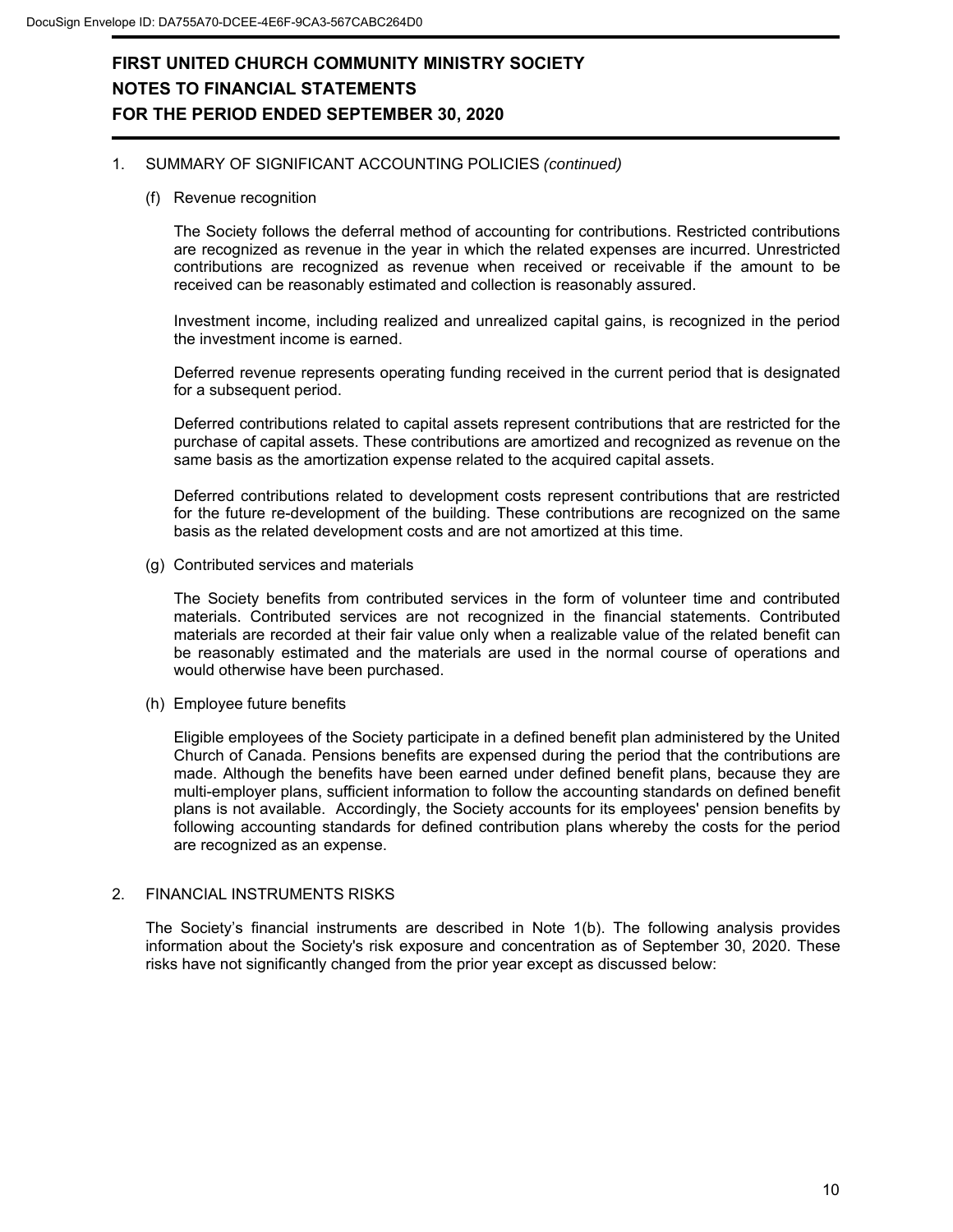### 2. FINANCIAL INSTRUMENTS RISKS *(continued)*

### *(a) Credit risk*

Credit risk is the risk that one party to a financial instrument will cause a financial loss for the other party by failing to discharge an obligation. The Society's main credit risk relates to accounts receivable and advances due from related party. The Society maintains, if deemed necessary, provision for potential credit losses, and any such losses to date have been within management's expectations. Although the COVID-19 health pandemic has had a significant impact on many organizations as explained in Note 16, based on the nature of the Society's accounts receivable, management has determined the Society's credit risk to be minimal and will continue to monitor receivables to mitigate any potential credit risk.

### *(b) Liquidity risk*

Liquidity risk is the risk that the Society will encounter difficulty in meeting obligations associated with liabilities. The Society is exposed to this risk mainly in respect of its accounts payable. The Society's objective is to have sufficient financial liquidity to meet its financial obligations as they become due. The Society's ability to meet obligations depends on the receipt of government funding and the generosity of its donors. The Society controls liquidity risk by managing its working capital and cash flows. There is increased liquidity risk as a result of the COVID-19 health pandemic as explained in Note 16, as there is a risk that the Society might not receive as many donations as in the past. The Society will continue to monitor its cash flows and pro-actively communicate with all parties to mitigate this risk and anticipates that its cash reserves will adequately minimize liquidity risk.

#### *(c) Market risk*

Market risk is the risk that the fair value or future cash flows of a financial instrument will fluctuate because of changes in market prices. Market risk comprises three types of risk: currency risk, interest rate risk and other price risk. The Society is mainly exposed to interest rate and other price risks.

#### *(d) Interest rate risk*

Interest rate risk is the risk that the value of a financial instrument might be adversely affected by a change in interest rates. In seeking to minimize the risks from interest rate fluctuations, the Society manages exposure through its normal operating and financing activities. The primary financial risk to the Society lies in the exposure of its investment income stream to the effects of fluctuations in market interest rates. The Society controls interest rate risk by being conscious of market rates when investing.

### *(e) Other price risk*

Other price risk is the risk that the fair value or future cash flows of a financial instrument will fluctuate because of changes in market prices (other than those arising from interest rate risk or currency risk), whether those changes are caused by factors specific to the individual financial instrument or its issuer, or factors affecting all similar financial instruments traded in the market. The Society is exposed to other price risk through its holdings of short-term investments.

There is increased other price risk as a result of the COVID-19 health pandemic as explained in Note 16.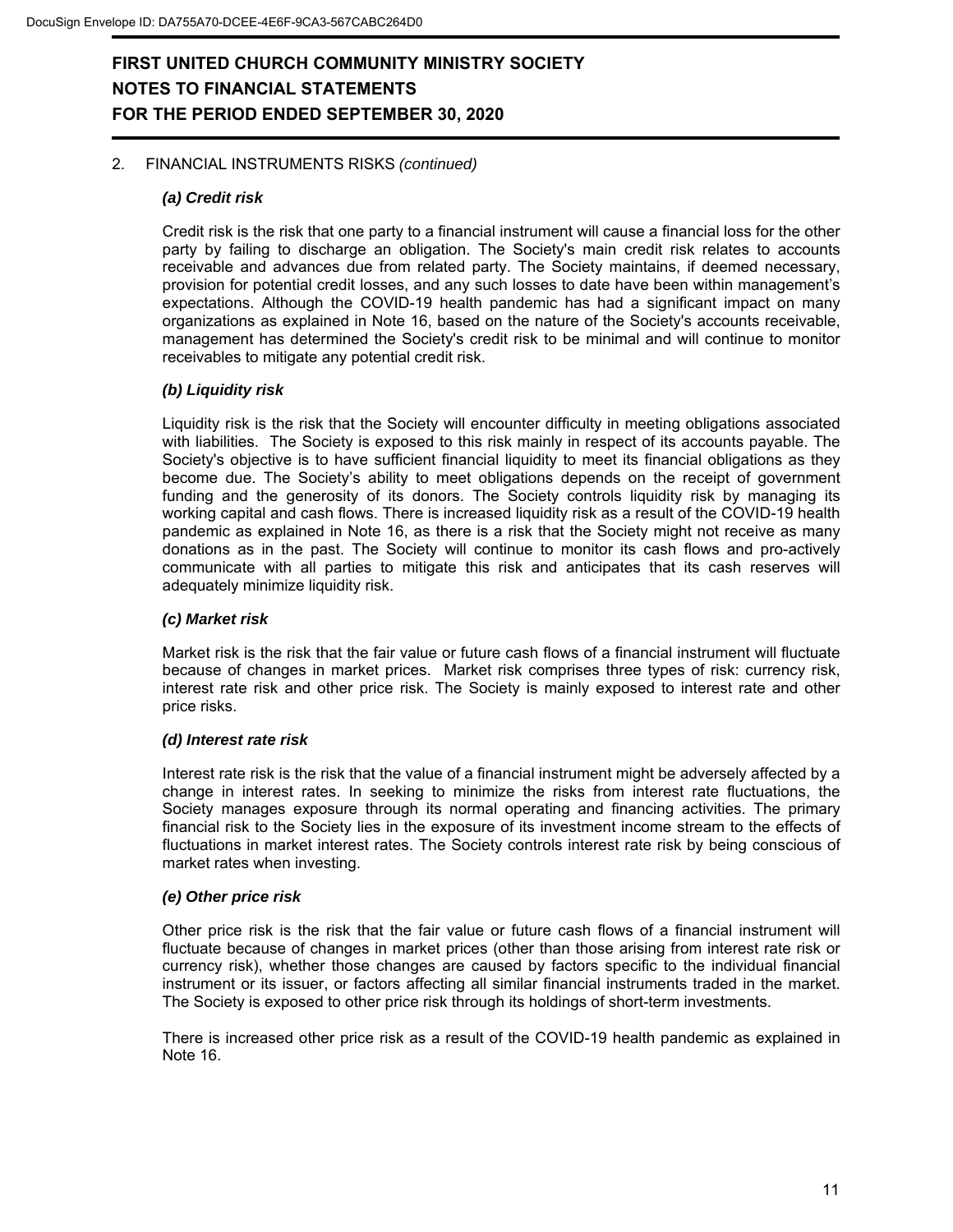#### 3. SHORT-TERM INVESTMENTS

The investments are in short-term fixed income securities pending transfer to a large diversified long term fund invested by the Pacific Mountain Region (PMR) of the United Church of Canada.

All investments from internally restricted funds were realized and transferred to the the First United Vancouver Fund held by PMR in December 2020.

#### 4. DUE FROM RELATED PARTY

The Society's board of directors includes directors who are also directors on the board of First United Church Social Housing Society ("Housing"). However, the number of common members is such that neither organization can control decisions of the other. In addition, the Society and Housing are related through common management.

During the period, the Society received property management service fees in the amount of \$82,500 - 9 months (2019 - \$110,000 - 12 months) services provided to Housing.

In addition, Housing paid salaries and benefits in the amount of \$468,475 - 9 months (2019 - \$545,936 - 12 months) for organization support and staffing services provided by the Society. These amounts are not included in salaries and benefits expense.

At the end of the period, the Society has an amount receivable from Housing of \$86,430 (2019 - \$37,086). These amounts are without any terms of repayment and are interest free and unsecured.

All related party transactions were made in the normal course of operations and have been recorded at the amounts paid or received as established and agreed upon by the related parties.

|                                                                                                          | Cost                                                        |    | Accumulated<br>amortization             |    | September 30<br>2020<br>Net book<br>value           | December 31<br>2019<br>Net book<br>value |
|----------------------------------------------------------------------------------------------------------|-------------------------------------------------------------|----|-----------------------------------------|----|-----------------------------------------------------|------------------------------------------|
| Land<br><b>Building</b><br>Furniture and equipment<br><b>Building improvements</b><br>Computer equipment | \$<br>8,224,200<br>424,400<br>332,128<br>676,042<br>157,243 | \$ | -<br>-<br>291.544<br>487,774<br>139,908 | \$ | 8,224,200<br>424,400<br>40.584<br>188,268<br>17,335 | \$<br>66,076<br>276,370<br>19,072        |
|                                                                                                          | 9.814.013                                                   | S  | 919,226                                 | S  | 8,894,787                                           | \$<br>361,518                            |

### 5. CAPITAL ASSETS

On September 8, 2020, the Society acquired the land and the building located at 320 East Hastings Street, Vancouver, for a nominal amount of \$10. The Society has recorded the land and building at their fair values of \$8,224,200 and \$424,400, respectively. The City of Vancouver Development Permitting Board granted a conditional development permit on January 25, 2021. The building is expected to be demolished in the summer of 2021 to allow for the construction of a new building.

#### 6. DEVELOPMENT COSTS

The Society is planning to redevelop its property and has started to incur development costs towards this project.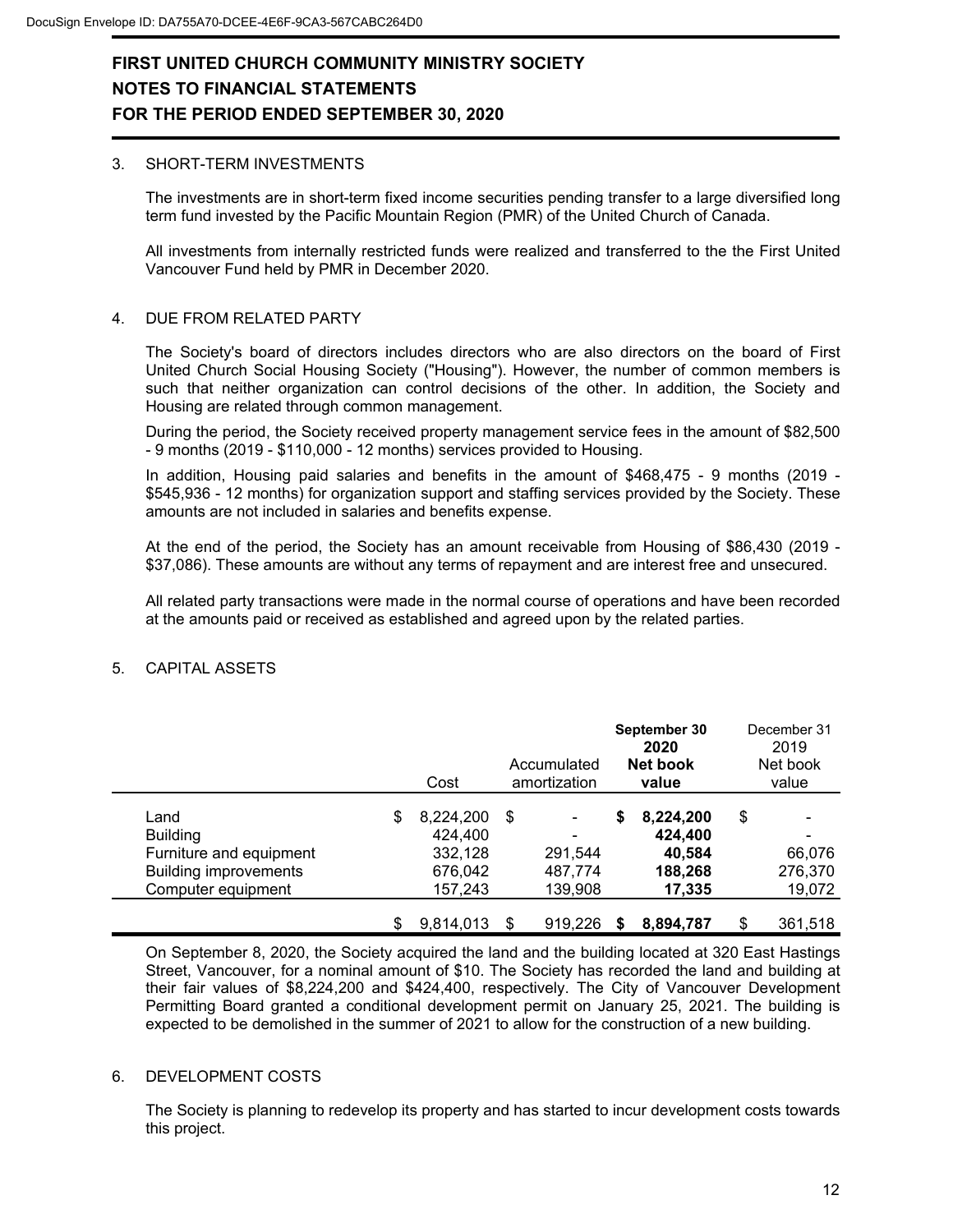### 7. DEFERRED REVENUE

Deferred revenue represents funds received in advance for the purpose of delivering specific programs or special projects, the costs for which have not yet been incurred. The amounts will be recognized as revenue in subsequent years when the expenses are incurred.

|                                                                                         | September 30<br>2020 |                      | December 31<br>2019 |                      |
|-----------------------------------------------------------------------------------------|----------------------|----------------------|---------------------|----------------------|
| Balance at beginning of year<br>Contributions recognized as revenue during the year     | \$                   | 289,261<br>(192,270) | \$                  | 201,448<br>(197,076) |
| Subtotal                                                                                |                      | 96,991               |                     | 4,372                |
| <b>BC Housing Management Commission</b><br>Hockey Helps the Homeless                    |                      | 145,038<br>35,750    |                     | 144,694<br>27,500    |
| <b>City of Vancouver Renter Services</b><br><b>City of Vancouver Community Services</b> |                      | 14,236<br>6,344      |                     |                      |
| Pacific Mountain Region<br>ProVision                                                    |                      |                      |                     | 30,000<br>26,400     |
| Street to Home<br>Seedlings grant                                                       |                      |                      |                     | 20,625<br>18,750     |
| ProVision lecture series<br>Cash for Socks donations                                    |                      |                      |                     | 15,920<br>1,000      |
|                                                                                         |                      | 201,368              |                     | 284,889              |
|                                                                                         | \$                   | 298,359              | S                   | 289,261              |

### 8. DEFERRED CONTRIBUTIONS RELATED TO CAPITAL ASSETS

Deferred contributions related to capital assets purchased represent restricted contributions that have been spent to purchase capital assets. These contributions are amortized at the same rate as the underlying assets.

|                                                                                                                            | September 30<br>2020 |                                |    | December 31<br>2019  |
|----------------------------------------------------------------------------------------------------------------------------|----------------------|--------------------------------|----|----------------------|
| Balance at beginning of year                                                                                               | S                    | 257,790                        | \$ | 277,290              |
| Building, 320 East Hastings Street, Vancouver (Note 5)<br>Women's' washroom renovation funding<br>Security upgrade funding |                      | 424,400<br>۰<br>$\blacksquare$ |    | 68,028<br>27,500     |
| Contributions received during the year<br>Less amortization of deferred contributions related to<br>capital assets         |                      | 424,400<br>(86, 271)           |    | 95,528<br>(115, 028) |
| Balance at end of year                                                                                                     |                      | 595,919                        | S  | 257,790              |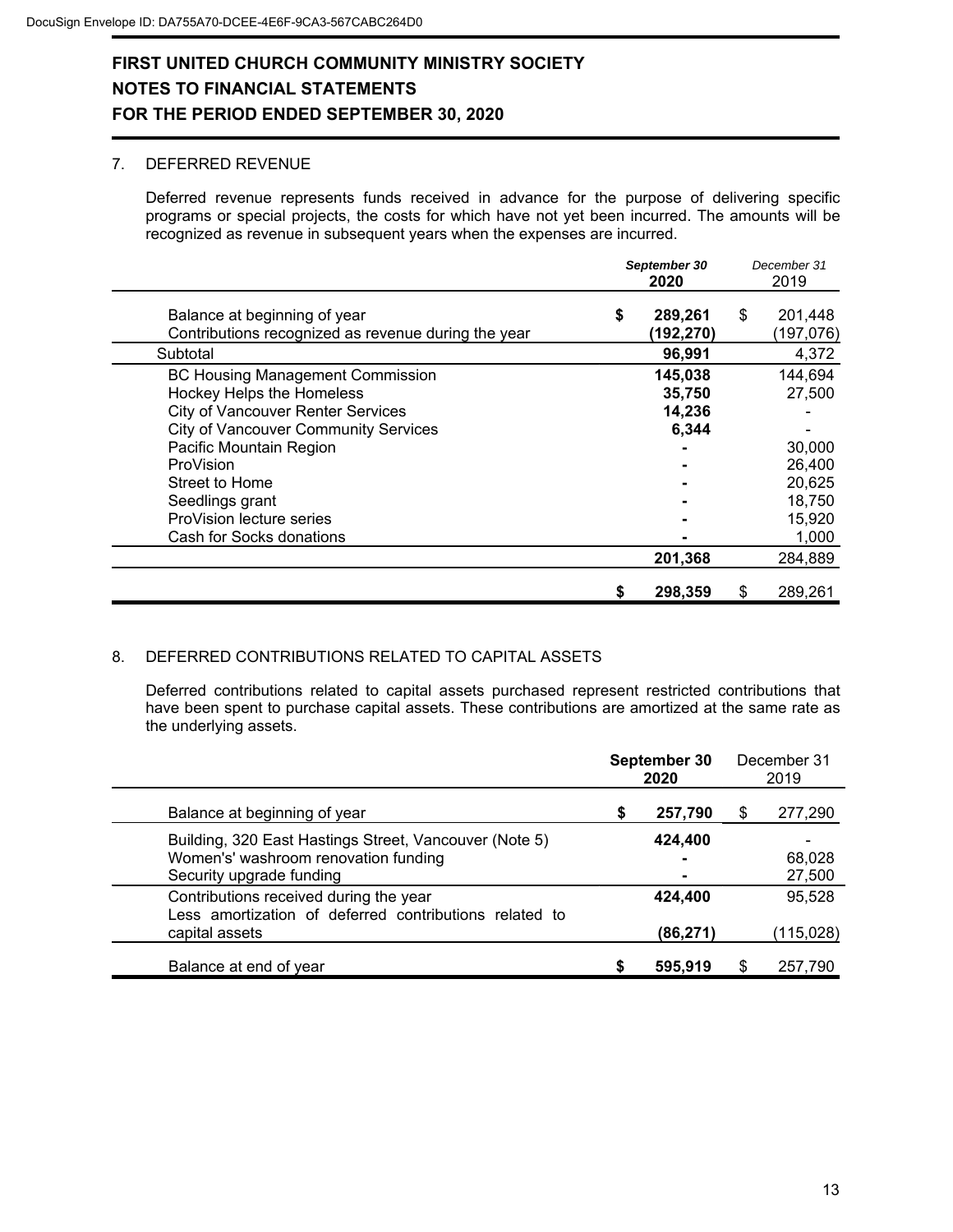#### 9. ADMINISTERED FUNDS

The Pat Dyer, Fircom Retreat and Alistair MacLeod Funds are monies received in prior years specifically to take people of the Downtown Eastside to camps or pay for courses.

The Capital Campaign Fund was established in 2010 to raise funds to provide for a new First United building to better service the Downtown East Side. An amount of \$532 (2019 - \$5) was earned in interest and \$Nil (2019 - \$10,000) was received as donations during the year.

|                                                                           |    | September 30<br>2020              | December 31<br>2019                     |
|---------------------------------------------------------------------------|----|-----------------------------------|-----------------------------------------|
| Capital Campaign<br>Pat Dyer<br><b>Fircom Retreat</b><br>Alastair MacLeod | \$ | 65,549<br>9,764<br>2,622<br>2,710 | \$<br>65,016<br>9,764<br>2,622<br>2,711 |
|                                                                           | S  | 80,645                            | \$<br>80,113                            |

### 10. DONATIONS IN-KIND

In addition to monetary donations, the Society receives donations in-kind. During the period, the Society received donations of food and supplies in the amount of \$37,482 - 9 months (2019 - \$30,053). These amounts have been recorded as donation revenue and a corresponding expense has been included in general and program expense.

During the period ended September 30, 2020, the Society received equity shares traded on a public stock exchange. The shares were recorded at fair market value as at the date they were contributed and sold shortly after. Total revenue of \$23,372 (2019 - \$28,726) from those donations in-kind was included in donation revenue in the statement of operations.

### 11. INTERNALLY RESTRICTED FUNDS

Internally restricted funds are to be used for specific purposes determined by the Board of Directors and the capital would only be used for general operations on a temporary basis or in extraordinary circumstances. Income earned on the original donations is used to fund charitable program expenses, unless otherwise approved by the Board of Directors.

|                                                        | September 30<br>2020 |                              |  | December 31<br>2019          |  |  |
|--------------------------------------------------------|----------------------|------------------------------|--|------------------------------|--|--|
| Chalmers fund<br>Brownridge fund<br>Mountain View fund | S                    | 812,622<br>108,045<br>66,089 |  | 700,000<br>100,000<br>50,000 |  |  |
|                                                        |                      | 986,756                      |  | 850,000                      |  |  |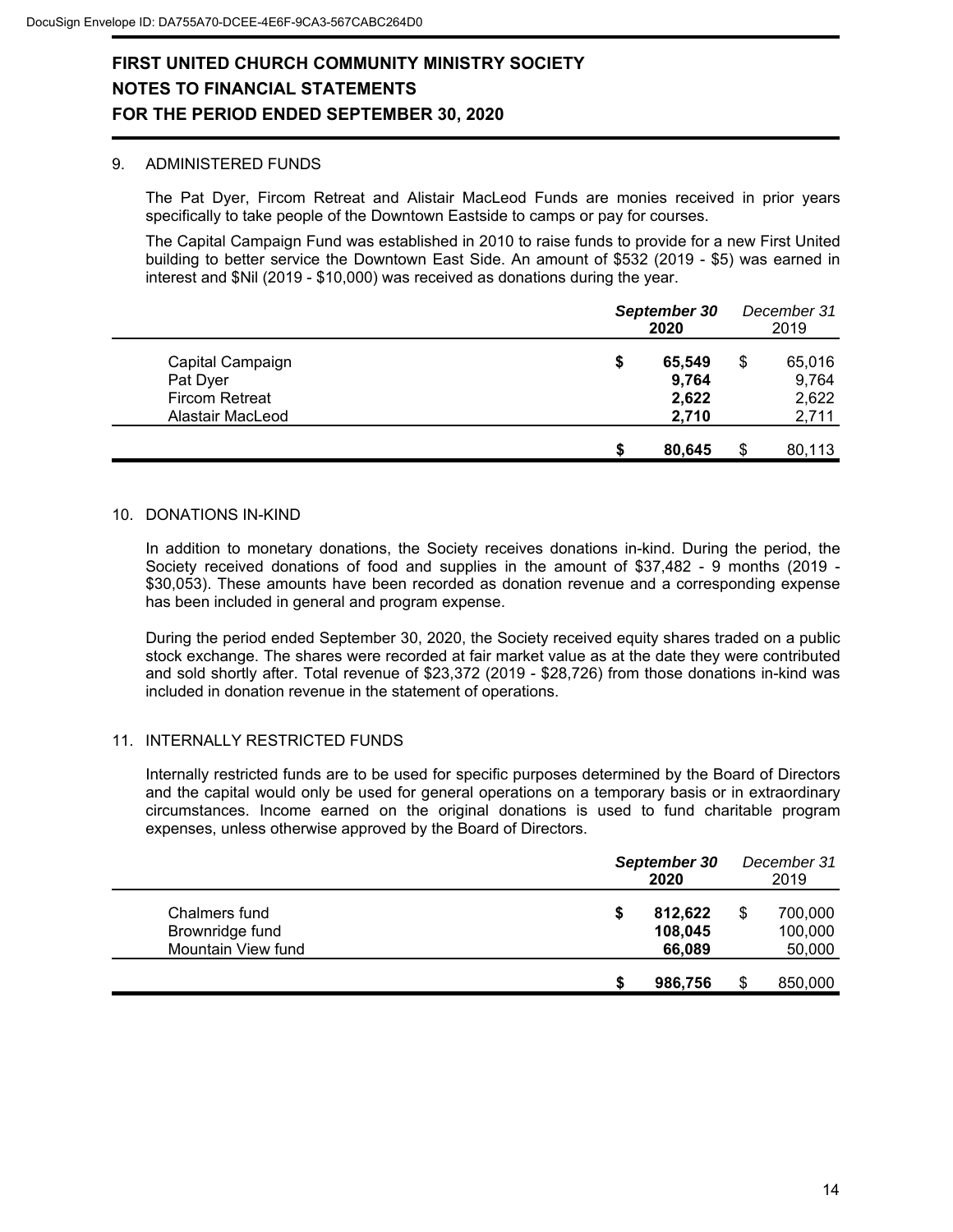### 12. OPERATING LEASE COMMITMENTS

The Society has entered into agreements for the lease of equipment and properties leases due to the reallocation for the redevelopment expiring at varying dates through December 2025. Minimum lease payments under these agreements during the next five fiscal years are anticipated to be as follows:

| 2021 | \$<br>179,939 |
|------|---------------|
| 2022 | 181,363       |
| 2023 | 169,704       |
| 2024 | 20,727        |
| 2025 | 13,711        |
|      | 565.444       |

#### 13. PENSION PLAN

The Society is part of a multi-employer defined benefit pension plan administered by the United Church of Canada. The Society's expense for the period ended September 30, 2020 in respect of pension contributions for eligible employees to the defined benefit pension plan amounted to \$55,966 - 9 months (2019 - \$104,666).

### 14. SALARIES AND EMPLOYEE BENEFITS

Salaries and employee benefits expense for the period includes two employees who are senior management of the Society who earned over \$75,000 each for a total of \$181,961.50 (2019 – six employees that each earned over \$75,000 for a total of \$558,200).

#### 15. FUNDS IN TRUST

The Pacific Mountain Region - United Church of Canada ("PMR") holds an amount of \$2,000,000 (the "Capital") in trust for the purpose of assisting in the redevelopment of the Society's property. The Society may access the Capital provided that it has progressed from planning to construction by December 31, 2020 with a possible extension to December 31, 2021. The Society has requested an extension to December 31, 2021 and PMR has granted the extension. The Society submitted a development permit application on September 24, 2020. A conditional development permit was granted January 25, 2021.

Investment income from the Capital is available for use by the Society in the planning stage.

The Fund is administered by PMR and the value of the Fund allocated to the Society at September 30, 2020 was \$3,328,987 (December 31, 2019 - \$3,146,324).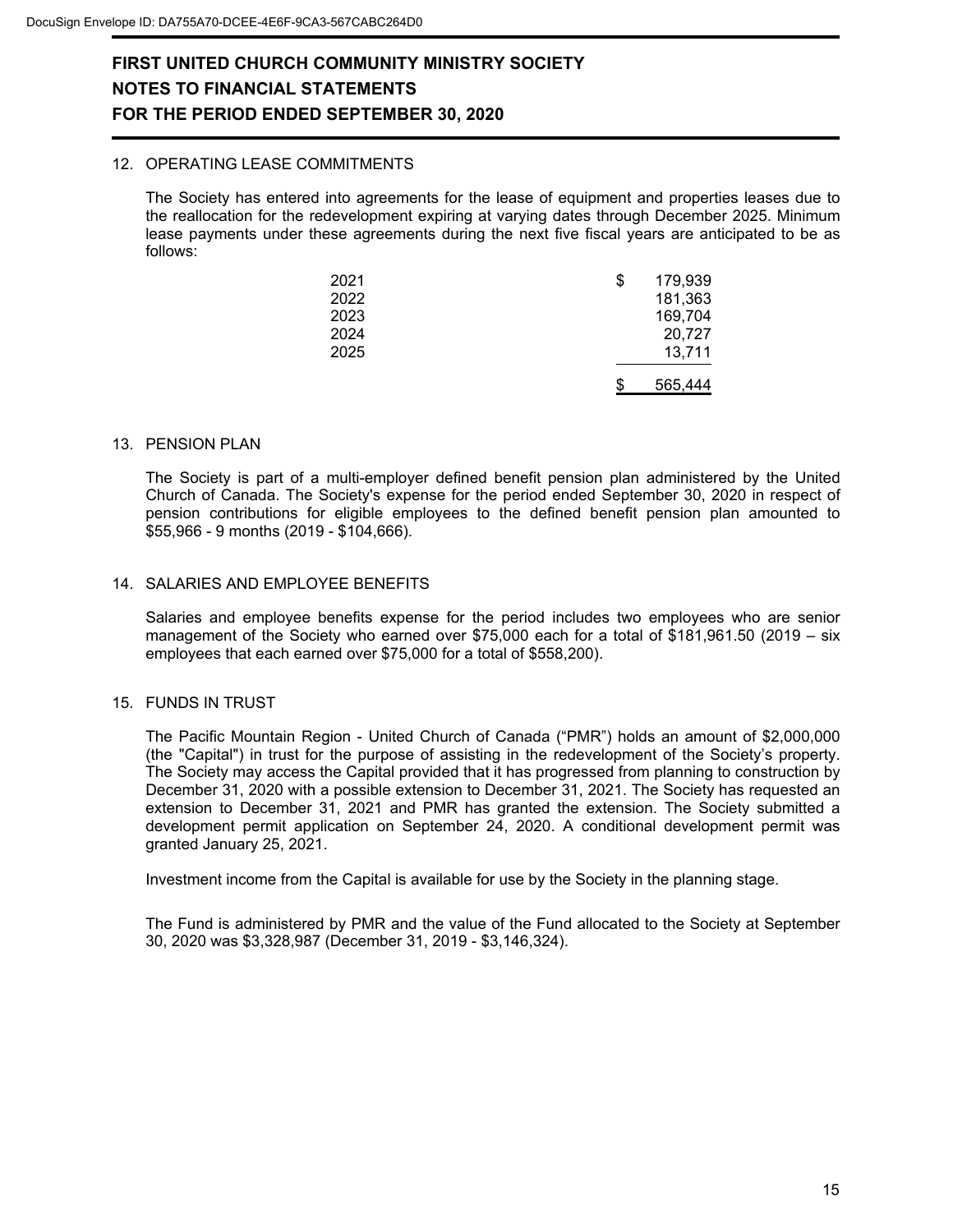### 16. COVID-19 RISK

In March 2020, a global health pandemic was declared due to the COVID-19 virus, which has had a significant impact on businesses and not-for-profit organizations through the restrictions put in place by the Canadian and U.S. governments regarding travel, business operations and isolation/quarantine orders. At this time, the extent of the impact that the COVID-19 health pandemic may have on the Society is unknown as this will depend on future developments that are highly uncertain and that cannot be predicted with confidence. These uncertainties arise from the inability to predict the ultimate geographic spread of the disease, and the duration of the outbreak, including the duration of travel restrictions, business closures or disruptions, and quarantine/isolation measures that are currently, or may be put in place by Canada, U.S. and other countries to fight the virus. The Society continues to monitor its operations and assess the impact COVID-19 will have on its operating activities. At this time, the extent of the effect of the COVID-19 pandemic on the Society is uncertain.

### 17. ECONOMIC DEPENDENCE

The Society is economically dependent on BC Housing Management Commission ("BCHMC") for its shelter operating funding. In 2020, BCHMC funding comprised 46% of total revenue (2019 - 45%)

### 18. COMPARATIVE FIGURES

Certain of the comparative figures have been reclassified to conform to the current period's presentation. The reclassifications have no effect on the previously reported assets, liabilities and net assets of the Society or previously reported deficiency of revenue over expenses.